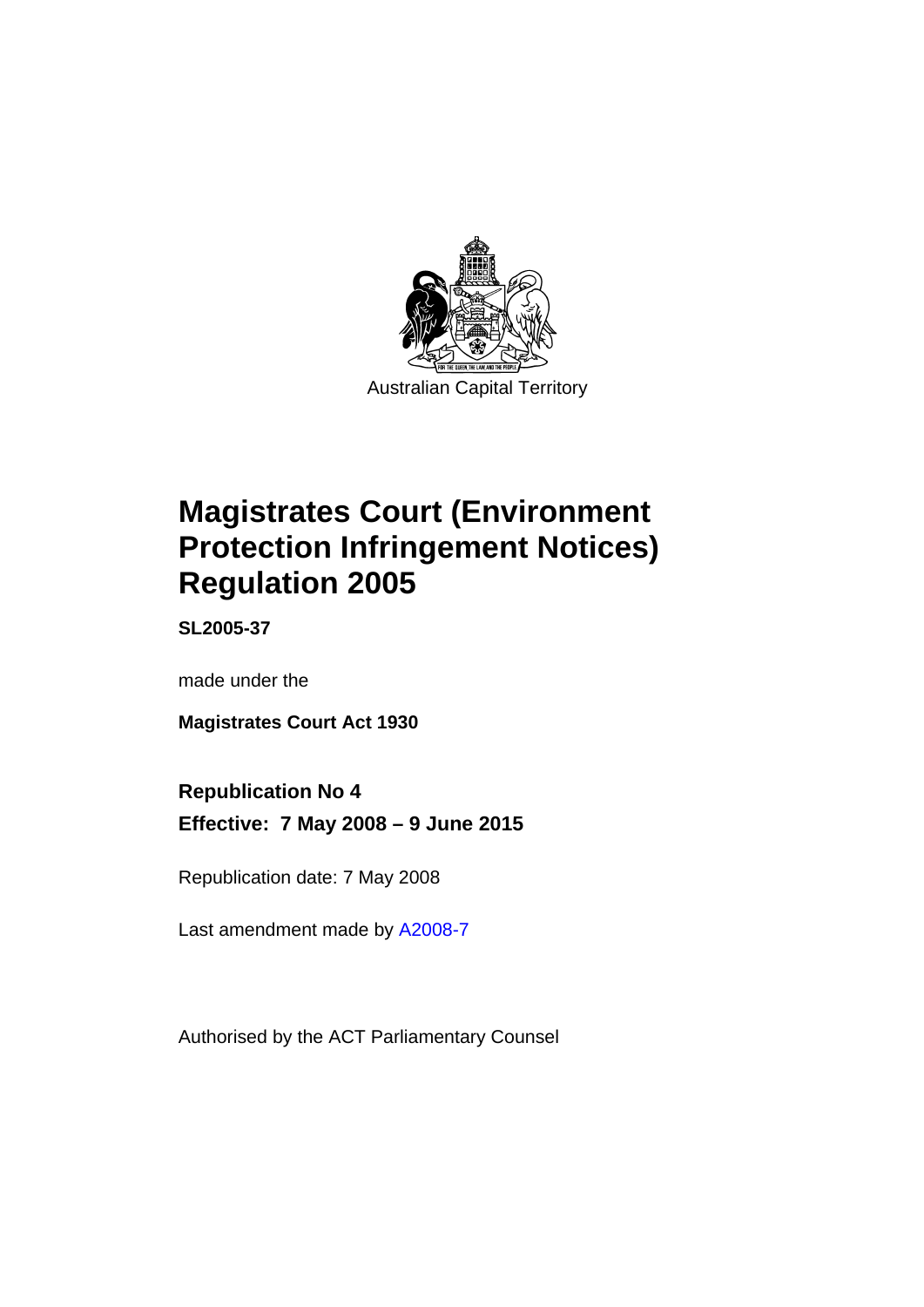### **About this republication**

### **The republished law**

This is a republication of the *Magistrates Court (Environment Protection Infringement Notices) Regulation 2005*, made under the *Magistrates Court Act 1930* (including any amendment made under the *[Legislation Act 2001](http://www.legislation.act.gov.au/a/2001-14)*, part 11.3 (Editorial changes)) as in force on 7 May 2008*.* It also includes any amendment, repeal or expiry affecting the republished law to 7 May 2008.

The legislation history and amendment history of the republished law are set out in endnotes 3 and 4.

### **Kinds of republications**

The Parliamentary Counsel's Office prepares 2 kinds of republications of ACT laws (see the ACT legislation register at [www.legislation.act.gov.au](http://www.legislation.act.gov.au/)):

- authorised republications to which the *[Legislation Act 2001](http://www.legislation.act.gov.au/a/2001-14)* applies
- unauthorised republications.

The status of this republication appears on the bottom of each page.

### **Editorial changes**

The *[Legislation Act 2001](http://www.legislation.act.gov.au/a/2001-14)*, part 11.3 authorises the Parliamentary Counsel to make editorial amendments and other changes of a formal nature when preparing a law for republication. Editorial changes do not change the effect of the law, but have effect as if they had been made by an Act commencing on the republication date (see *[Legislation Act 2001](http://www.legislation.act.gov.au/a/2001-14)*, s 115 and s 117). The changes are made if the Parliamentary Counsel considers they are desirable to bring the law into line, or more closely into line, with current legislative drafting practice.

This republication does not include amendments made under part 11.3 (see endnote 1).

#### **Uncommenced provisions and amendments**

If a provision of the republished law has not commenced or is affected by an uncommenced amendment, the symbol  $\mathbf{U}$  appears immediately before the provision heading. The text of the uncommenced provision or amendment appears only in the last endnote.

#### **Modifications**

If a provision of the republished law is affected by a current modification, the symbol  $\mathbf{M}$ appears immediately before the provision heading. The text of the modifying provision appears in the endnotes. For the legal status of modifications, see *[Legislation Act 2001](http://www.legislation.act.gov.au/a/2001-14)*, section 95.

### **Penalties**

The value of a penalty unit for an offence against this republished law at the republication date is—

- (a) if the person charged is an individual—\$100; or
- (b) if the person charged is a corporation—\$500.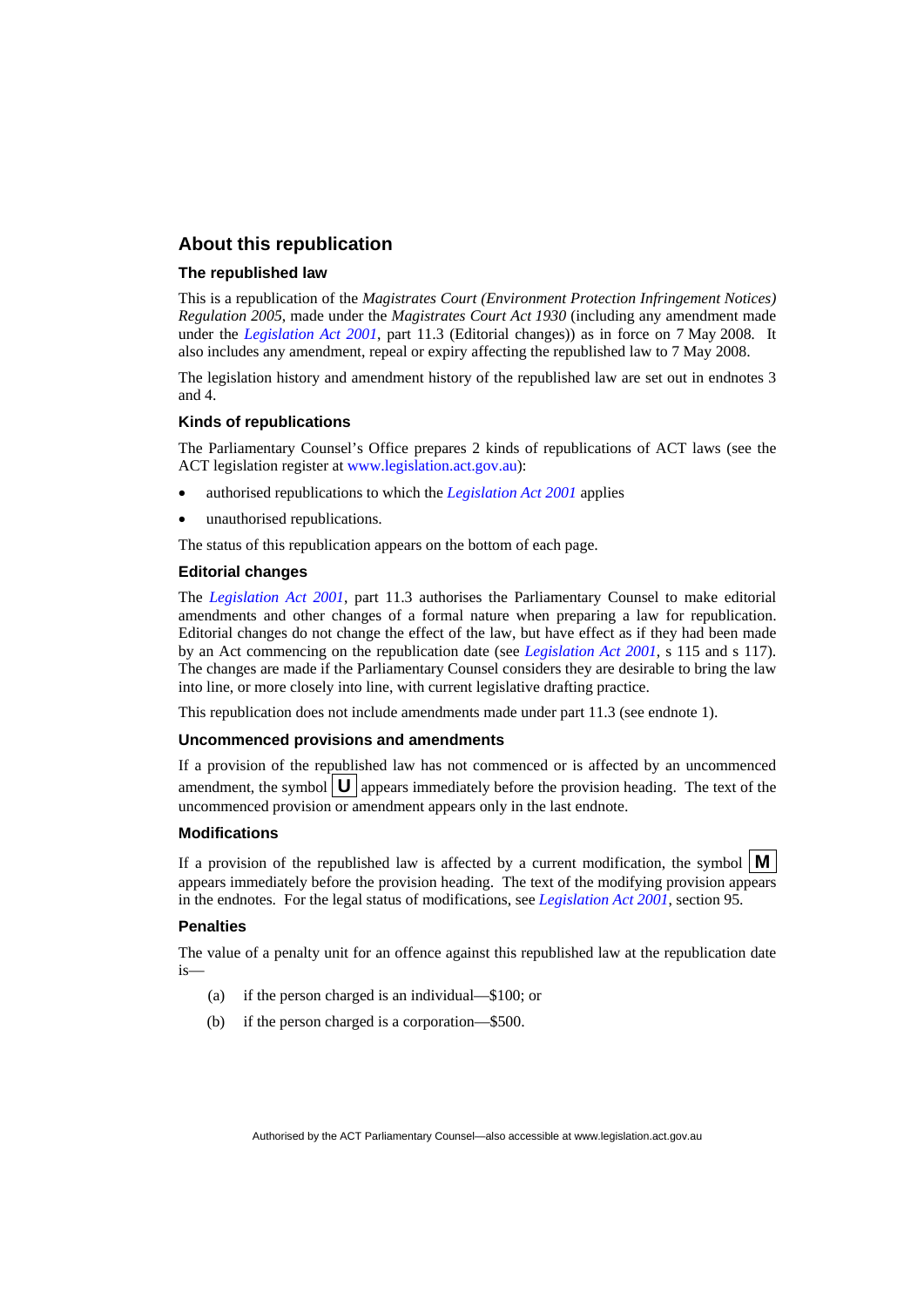

# **Magistrates Court (Environment Protection Infringement Notices) Regulation 2005**

made under the

**Magistrates Court Act 1930** 

# **Contents**

|                |                                                                                    | Page       |
|----------------|------------------------------------------------------------------------------------|------------|
| 1              | Name of regulation                                                                 |            |
| 3              | Purpose of regulation                                                              |            |
| 4              | Dictionary                                                                         | 2          |
| 5              | <b>Notes</b>                                                                       | 2          |
| 6              | Administering authority                                                            | 3          |
|                | Infringement notice offences                                                       | 3          |
| 8              | Infringement notice penalties                                                      | 3          |
| 9              | Contents of infringement notices—other information                                 | 4          |
| 10             | Contents of infringement notices—identifying authorised person                     | 4          |
| R4<br>07/05/08 | Magistrates Court (Environment Protection Infringement<br>Notices) Regulation 2005 | contents 1 |

Effective: 07/05/08-09/06/15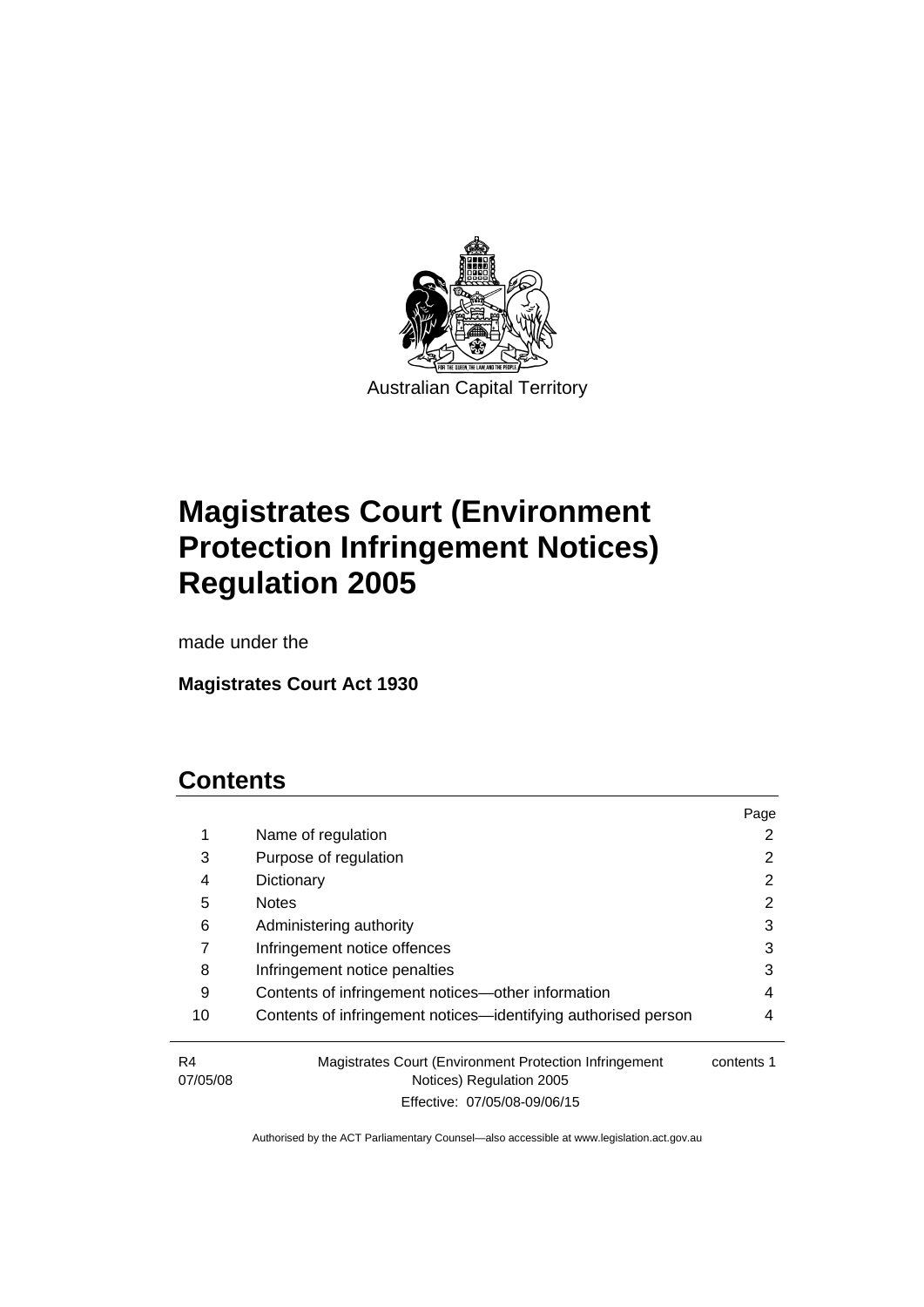#### **Contents**

| 11<br>12          | Contents of reminder notices—identifying authorised person<br>Authorised people for infringement notice offences | Page<br>4<br>5 |
|-------------------|------------------------------------------------------------------------------------------------------------------|----------------|
| <b>Schedule 1</b> | <b>Environment protection legislation</b><br>infringement notice offences and penalties                          | 6              |
| <b>Part 1.1</b>   | <b>Environment Protection Act 1997</b>                                                                           | 6              |
| <b>Part 1.2</b>   | <b>Environment Protection Regulation 2005</b>                                                                    | 8              |
| <b>Dictionary</b> |                                                                                                                  | 10             |
| <b>Endnotes</b>   |                                                                                                                  |                |
|                   | About the endnotes                                                                                               | 11             |
|                   | Abbreviation kev                                                                                                 | 11             |

|   | <b><i><u>HUDICTION</u></i></b> |     |
|---|--------------------------------|-----|
|   | Legislation history            |     |
|   | Amendment history              | 12  |
| 5 | Earlier republications         | 13. |

### contents 2 Magistrates Court (Environment Protection Infringement Notices) Regulation 2005 Effective: 07/05/08-09/06/15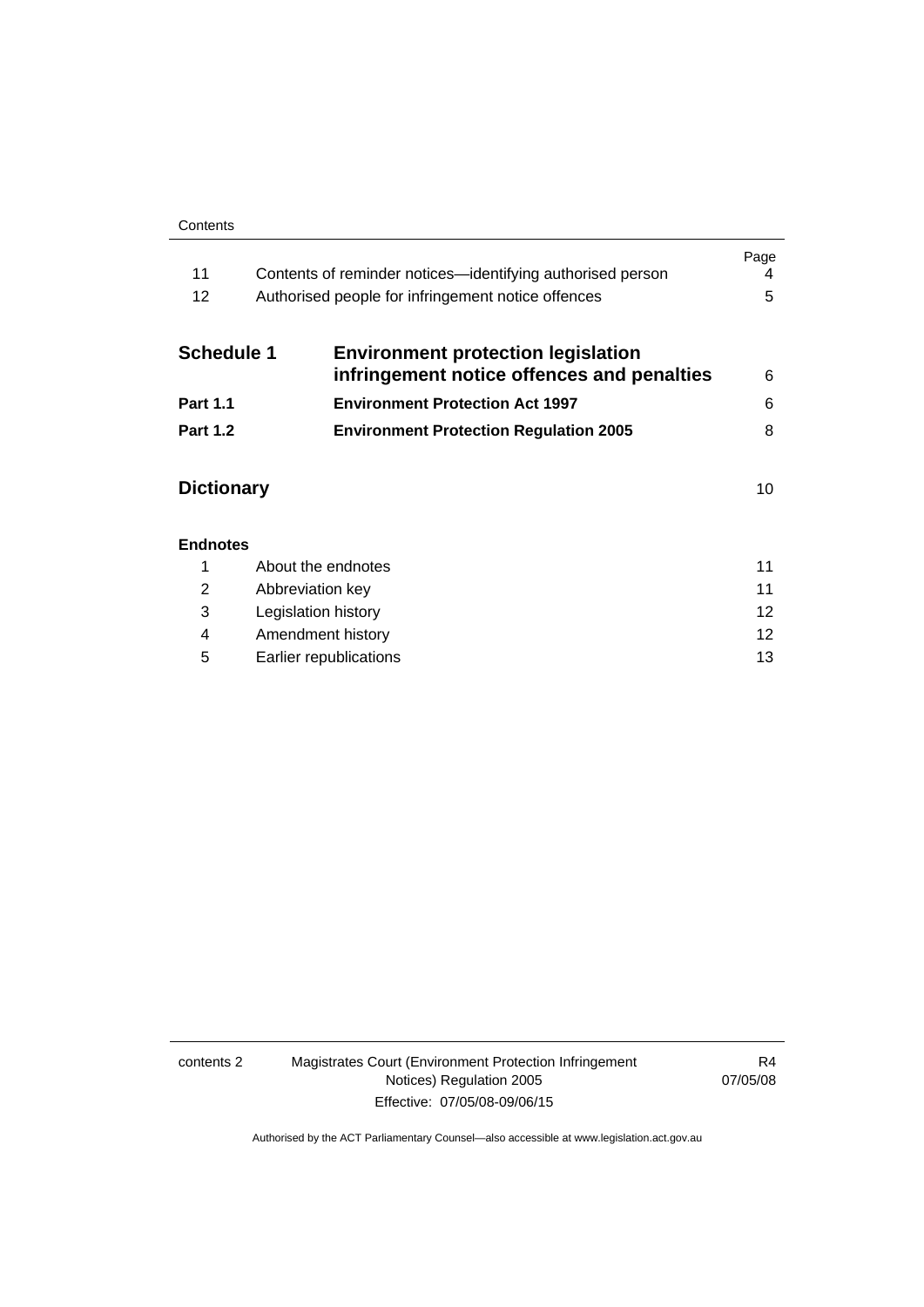

# **Magistrates Court (Environment Protection Infringement Notices) Regulation 2005**

made under the

**[Magistrates Court Act 1930](http://www.legislation.act.gov.au/a/1930-21)**

R4 07/05/08

Ī

Magistrates Court (Environment Protection Infringement Notices) Regulation 2005 Effective: 07/05/08-09/06/15

page 1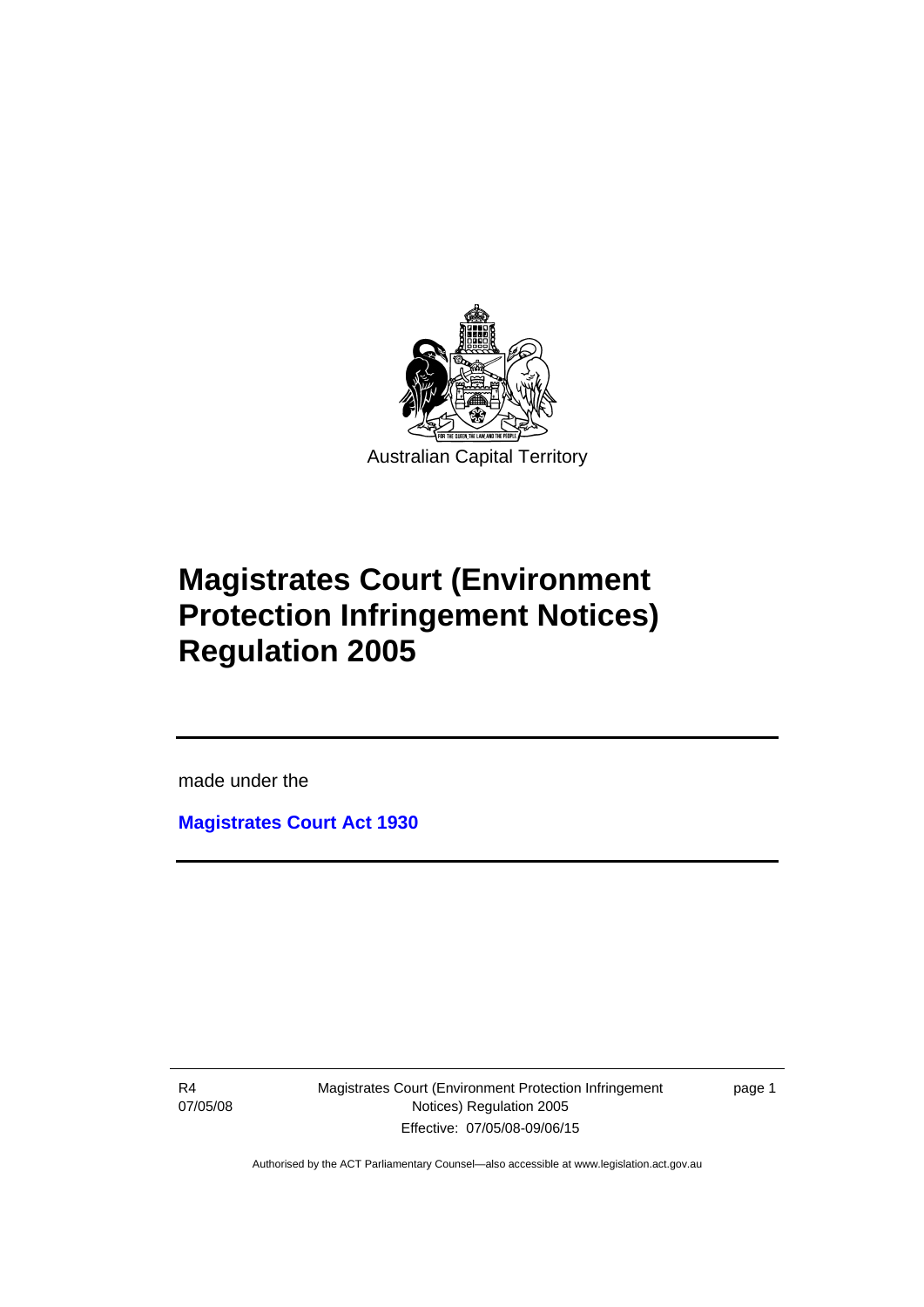### <span id="page-5-0"></span>**1 Name of regulation**

This regulation is the *Magistrates Court (Environment Protection Infringement Notices) Regulation 2005*.

### <span id="page-5-1"></span>**3 Purpose of regulation**

The purpose of this regulation is to provide for infringement notices under the *[Magistrates Court Act 1930](http://www.legislation.act.gov.au/a/1930-21)*, part 3.8 for certain offences against the environment protection legislation.

*Note* The *[Magistrates Court Act 1930](http://www.legislation.act.gov.au/a/1930-21)*, pt 3.8 provides a system of infringement notices for offences against various Acts. The infringement notice system is intended to provide an alternative to prosecution.

### <span id="page-5-2"></span>**4 Dictionary**

The dictionary at the end of this regulation is part of this regulation.

*Note 1* The dictionary at the end of this regulation defines certain terms used in this regulation, and includes references (*signpost definitions*) to other terms defined elsewhere.

> For example, the signpost definition '*authorised officer*—see the *[Environment Protection Act 1997](http://www.legislation.act.gov.au/a/1997-92)*, dictionary.' means that the term 'authorised officer' is defined in that dictionary and the definition applies to this regulation.

*Note 2* A definition in the dictionary (including a signpost definition) applies to the entire regulation unless the definition, or another provision of the regulation, provides otherwise or the contrary intention otherwise appears (see [Legislation Act,](http://www.legislation.act.gov.au/a/2001-14) s 155 and s 156 (1)).

## <span id="page-5-3"></span>**5 Notes**

A note included in this regulation is explanatory and is not part of this regulation.

*Note* See the [Legislation Act,](http://www.legislation.act.gov.au/a/2001-14) s 127 (1), (4) and (5) for the legal status of notes.

R4 07/05/08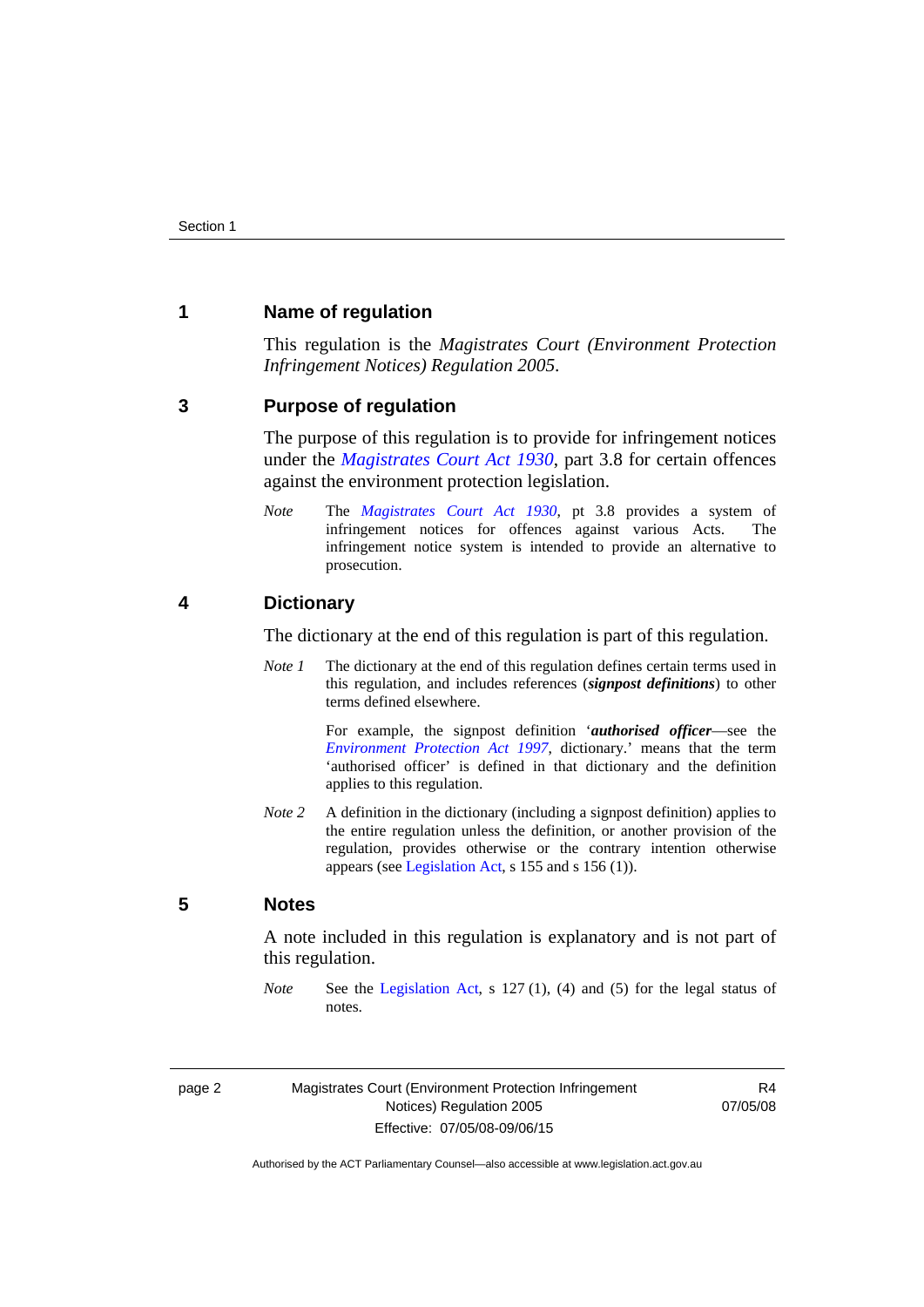### <span id="page-6-0"></span>**6 Administering authority**

The administering authority for an infringement notice offence against the environment protection legislation is the environment protection authority.

### <span id="page-6-1"></span>**7 Infringement notice offences**

The *[Magistrates Court Act 1930](http://www.legislation.act.gov.au/a/1930-21)*, part 3.8 applies to an offence against a provision of the environment protection legislation mentioned in schedule 1, column 2.

### <span id="page-6-2"></span>**8 Infringement notice penalties**

- (1) The penalty payable by an individual for an offence against the environment protection legislation, under an infringement notice for the offence, is the amount mentioned in schedule 1, column 4 of the item applying to the offence or, if there is more than 1 amount mentioned in the column, the amount applying to the individual.
- (2) The penalty payable by a corporation for an offence against the environment protection legislation, under an infringement notice for the offence, is 5 times the amount mentioned in schedule 1, column 4 of the item applying to the offence or, if there is more than 1 amount mentioned in the column, the amount applying to the corporation.
- (3) The cost of serving a reminder notice for an infringement notice offence against the environment protection legislation is \$34.

page 3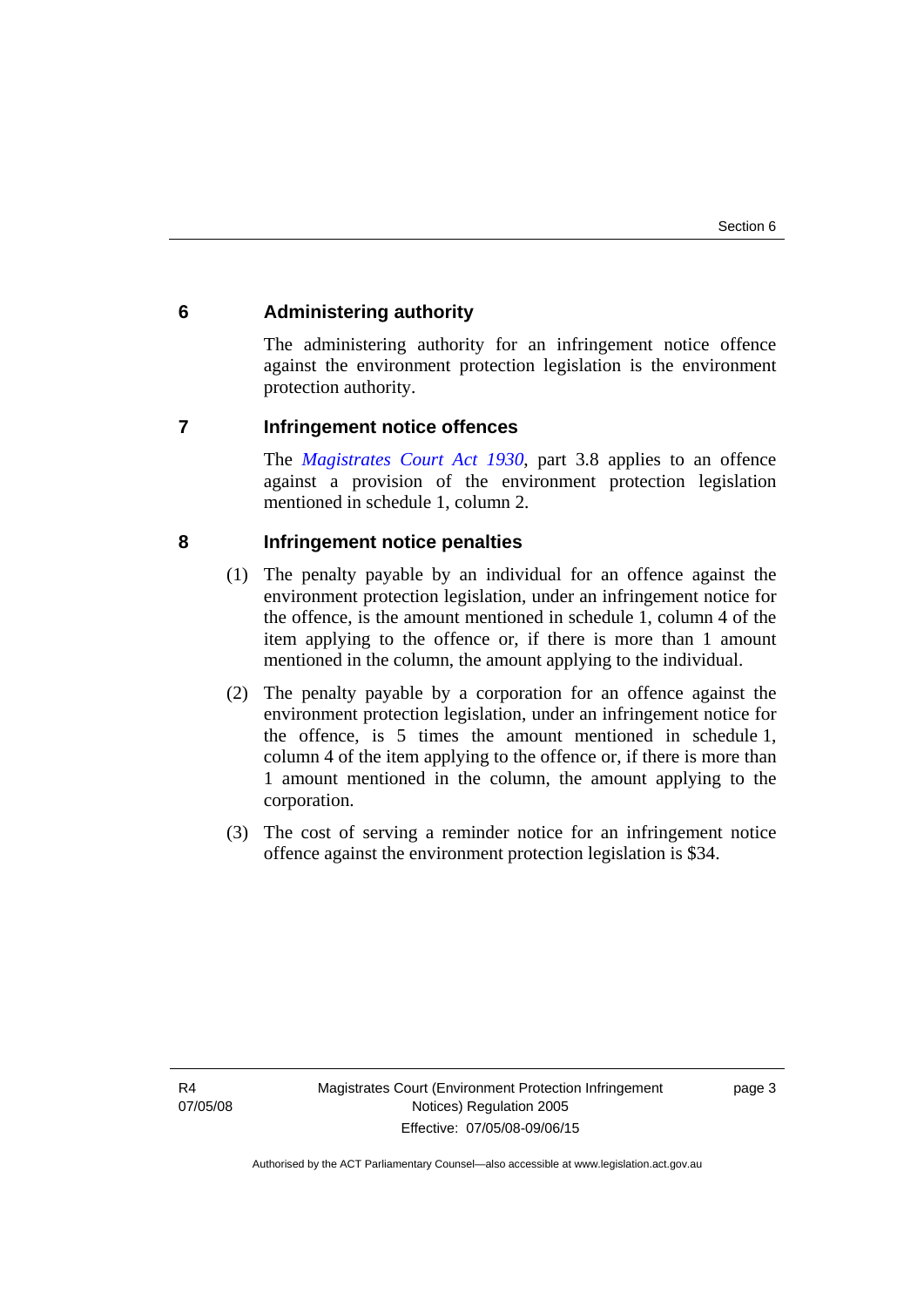### <span id="page-7-0"></span>**9 Contents of infringement notices—other information**

- (1) An infringement notice served on a company by an authorised person for an infringement notice offence against the environment protection legislation must include the company's ACN.
	- *Note* The requirement under this section is additional to the requirement under the *[Magistrates Court Act 1930](http://www.legislation.act.gov.au/a/1930-21)*, s 121 (1) (c).
- (2) In this section:

*company* means a company registered under the [Corporations Act.](http://www.comlaw.gov.au/Series/C2004A00818)

# <span id="page-7-1"></span>**10 Contents of infringement notices—identifying authorised person**

An infringement notice served on a person by an authorised person for an infringement notice offence against the environment protection legislation must identify the authorised person by—

- (a) the authorised person's full name, or surname and initials; or
- (b) any unique number given, for this regulation, to the authorised person by the administering authority.

# <span id="page-7-2"></span>**11 Contents of reminder notices—identifying authorised person**

A reminder notice served on a person by an authorised person for an infringement notice offence against the environment protection legislation must identify the authorised person by—

- (a) the authorised person's full name, or surname and initials; or
- (b) any unique number given, for this regulation, to the authorised person by the administering authority.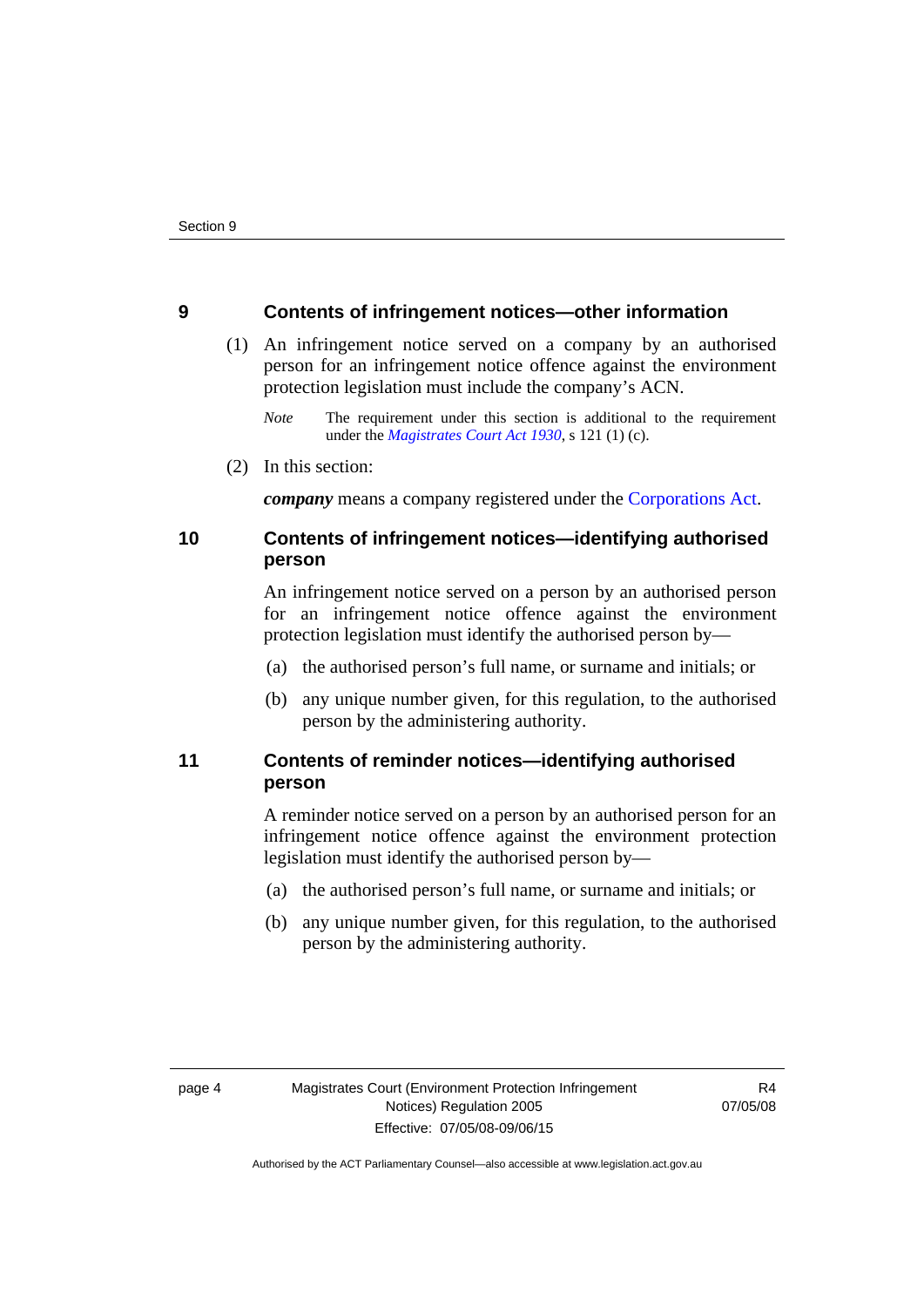# <span id="page-8-0"></span>**12 Authorised people for infringement notice offences**

An authorised officer may serve—

- (a) an infringement notice for an infringement notice offence against the environment protection legislation; and
- (b) a reminder notice for an infringement notice offence against the environment protection legislation.
- *Note* For how documents may be served, see the [Legislation Act,](http://www.legislation.act.gov.au/a/2001-14) pt 19.5.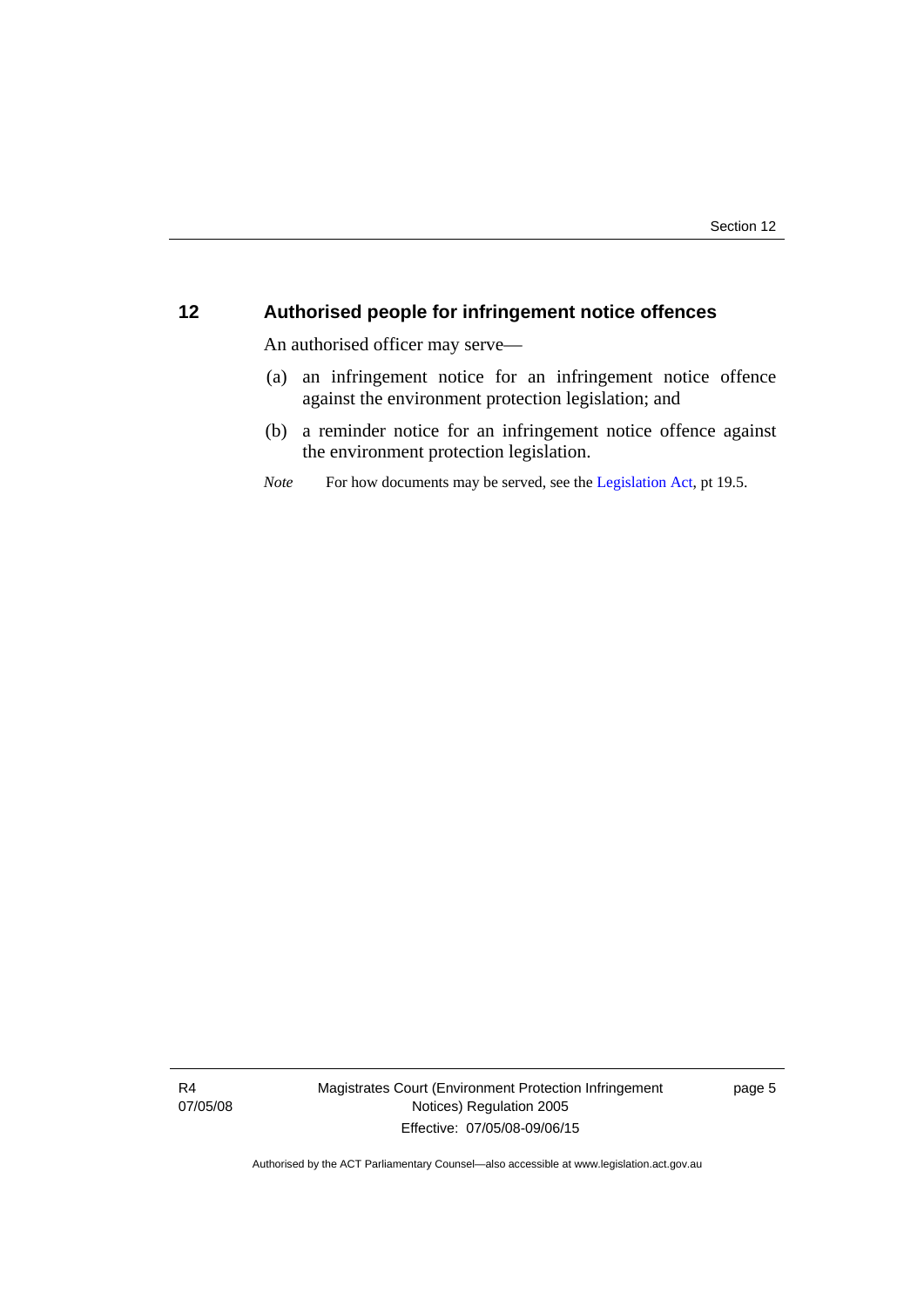# <span id="page-9-0"></span>**Schedule 1 Environment protection legislation infringement notice offences and penalties**

(see s 7 and s 8)

# **Part 1.1 Environment Protection Act 1997**

<span id="page-9-1"></span>

| column 1<br>item | column <sub>2</sub><br>offence provision and, if relevant,<br>case | column 3<br>offence penalty<br>(penalty units) | column 4<br>infringement<br>penalty (\$) |
|------------------|--------------------------------------------------------------------|------------------------------------------------|------------------------------------------|
| $\mathbf{1}$     | 42(1)                                                              | 200                                            | 1 0 0 0                                  |
| $\overline{2}$   | 42(2)                                                              | 200                                            | 1 000                                    |
| 3                | 44(1)                                                              | 200                                            | 1 0 0 0                                  |
| $\overline{4}$   | 45(1)                                                              | 200                                            | 1 000                                    |
| 5                | 67                                                                 | 10                                             | 50                                       |
| 6                | 69(3)                                                              | 50                                             | 500                                      |
| $\overline{7}$   | 71 $(3)(a)$                                                        |                                                |                                          |
| 7.1              | if notice under $71(1)(c)$                                         | 50                                             | 500                                      |
| 7.2              | if notice under $71(2)(a)$                                         | 50                                             | 500                                      |
| 8                | 71(3)(b)                                                           | 50                                             | 500                                      |
| 9                | 76(5)                                                              | 50                                             | 500                                      |
| 10               | 77(3)                                                              | 50                                             | 500                                      |
| 11               | 78(5)                                                              | 50                                             | 500                                      |
| 12               | 82(3)                                                              | 50                                             | 500                                      |
| 13               | 84(3)(a)                                                           |                                                |                                          |

page 6 Magistrates Court (Environment Protection Infringement Notices) Regulation 2005 Effective: 07/05/08-09/06/15

R4 07/05/08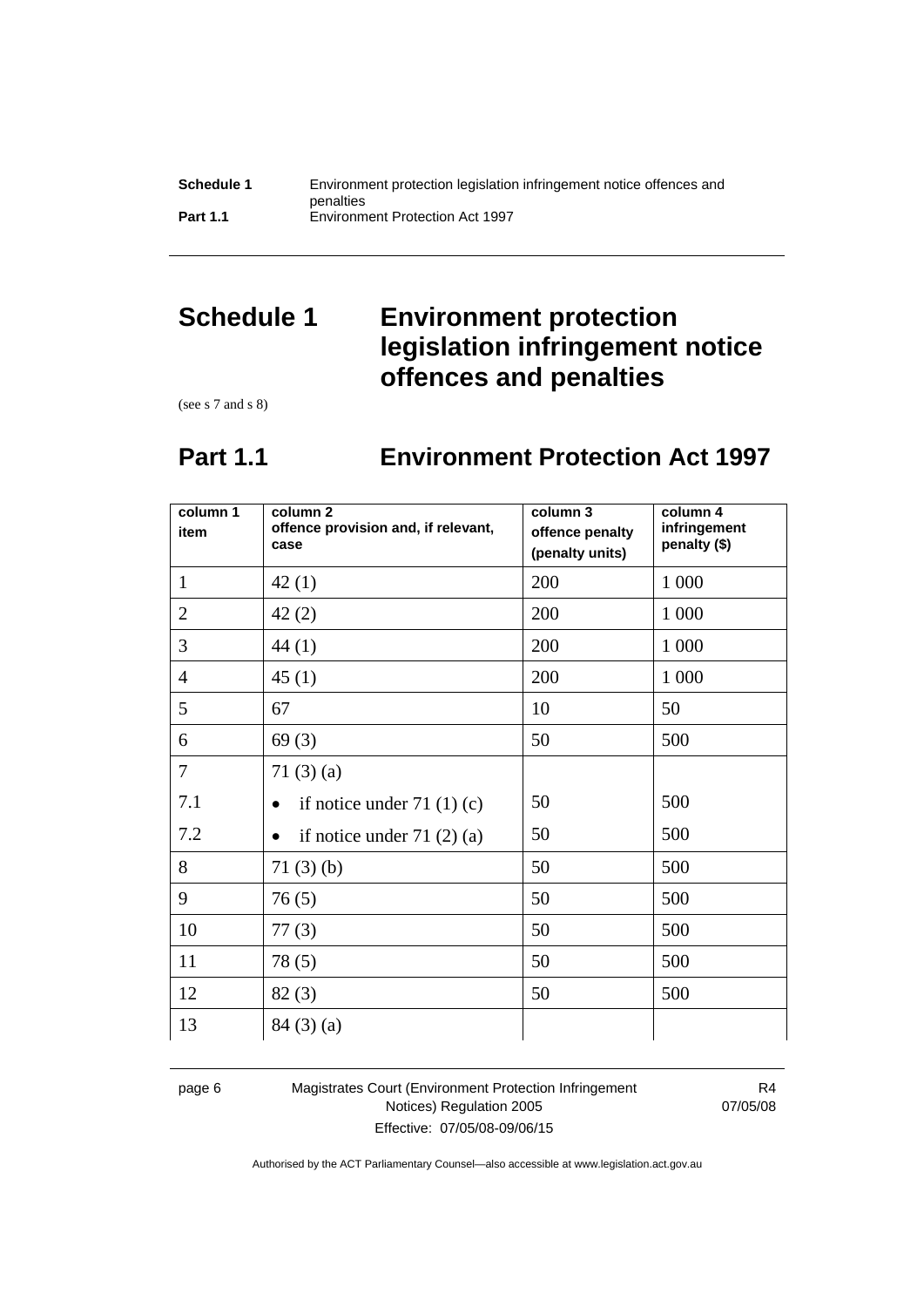| Schedule 1      | Environment protection legislation infringement notice offences and |
|-----------------|---------------------------------------------------------------------|
|                 | penalties                                                           |
| <b>Part 1.1</b> | Environment Protection Act 1997                                     |

| column 1<br>item | column 2<br>offence provision and, if relevant,<br>case | column 3<br>offence penalty<br>(penalty units) | column 4<br>infringement<br>penalty (\$) |
|------------------|---------------------------------------------------------|------------------------------------------------|------------------------------------------|
| 13.1             | if notice under $84(1)(c)$<br>$\bullet$                 | 50                                             | 500                                      |
| 13.2             | if notice under $84(2)(a)$<br>$\bullet$                 | 50                                             | 500                                      |
| 14               | 84(3)(b)                                                | 50                                             | 500                                      |
| 15               | 92 (4)—if failure to comply<br>with $92(1)$             | 50                                             | 1 000                                    |
| 16               | 134                                                     | 100                                            | 500                                      |
| 17               | 139(3)                                                  | 50                                             | 500                                      |
| 18               | 141                                                     | 50                                             | 100                                      |
| 19               | 142                                                     | 100                                            | 500                                      |
| 20               | 148(1)                                                  | 20                                             | 250                                      |
| 21               | 149(1)                                                  | 20                                             | 250                                      |
| 22               | 149(4)                                                  | 50                                             | 250                                      |
| 23               | 159A(1)                                                 | 10                                             | 100                                      |

R4 07/05/08 Magistrates Court (Environment Protection Infringement Notices) Regulation 2005 Effective: 07/05/08-09/06/15

page 7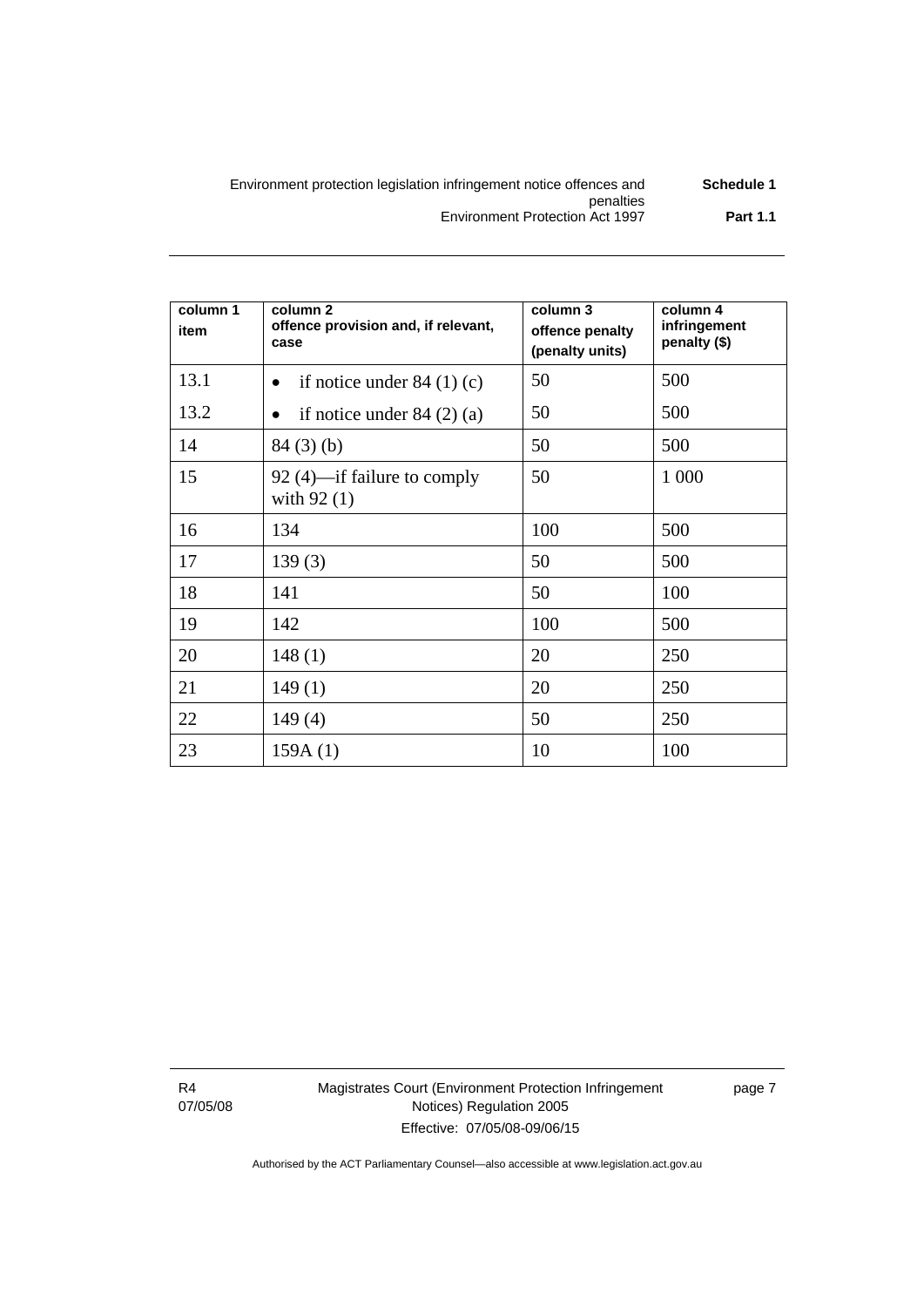| Schedule 1      | Environment protection legislation infringement notice offences and |
|-----------------|---------------------------------------------------------------------|
|                 | penalties                                                           |
| <b>Part 1.2</b> | <b>Environment Protection Regulation 2005</b>                       |

# <span id="page-11-0"></span>**Part 1.2 Environment Protection Regulation 2005**

| column 1<br>item | column 2<br>offence provision and, if relevant,<br>case | column 3<br>offence penalty<br>(penalty units) | column 4<br>infringement<br>penalty<br>$($ \$) |
|------------------|---------------------------------------------------------|------------------------------------------------|------------------------------------------------|
| $\mathbf{1}$     | 9(1)                                                    | 5                                              | 100                                            |
| $\overline{2}$   | 10(1)(b)(i)                                             | 10                                             | 120                                            |
| 3                | $10(1)$ (b) (ii)                                        | 10                                             | 120                                            |
| $\overline{4}$   | $10(3)$ (b) (i)                                         | 10                                             | 120                                            |
| 5                | $10(3)$ (b) (ii)                                        | 10                                             | 120                                            |
| 6                | 11(5)                                                   | 10                                             | 120                                            |
| $\overline{7}$   | 12(1)                                                   | 5                                              | 100                                            |
| 8                | 15(1)                                                   | 10                                             | 200                                            |
| 9                | 15(2)                                                   | 10                                             | 200                                            |
| 10               | 39(1)                                                   | 10                                             | 200                                            |
| 11               | 39(2)                                                   | 10                                             | 200                                            |
| 12               | 40(1)                                                   | 10                                             | 120                                            |
| 13               | 40(2)                                                   | 10                                             | 120                                            |
| 14               | 44(1)                                                   | 10                                             | 175                                            |
| 15               | 44(2)                                                   | 10                                             | 100                                            |
| 16               | 45(1)(a)                                                | 10                                             | 100                                            |
| 17               | 45(1)(b)                                                | 10                                             | 100                                            |
| 18               | 46(1)                                                   | 10                                             | 100                                            |
| 19               | 47(1)                                                   | 10                                             | 175                                            |

page 8 Magistrates Court (Environment Protection Infringement Notices) Regulation 2005 Effective: 07/05/08-09/06/15

R4 07/05/08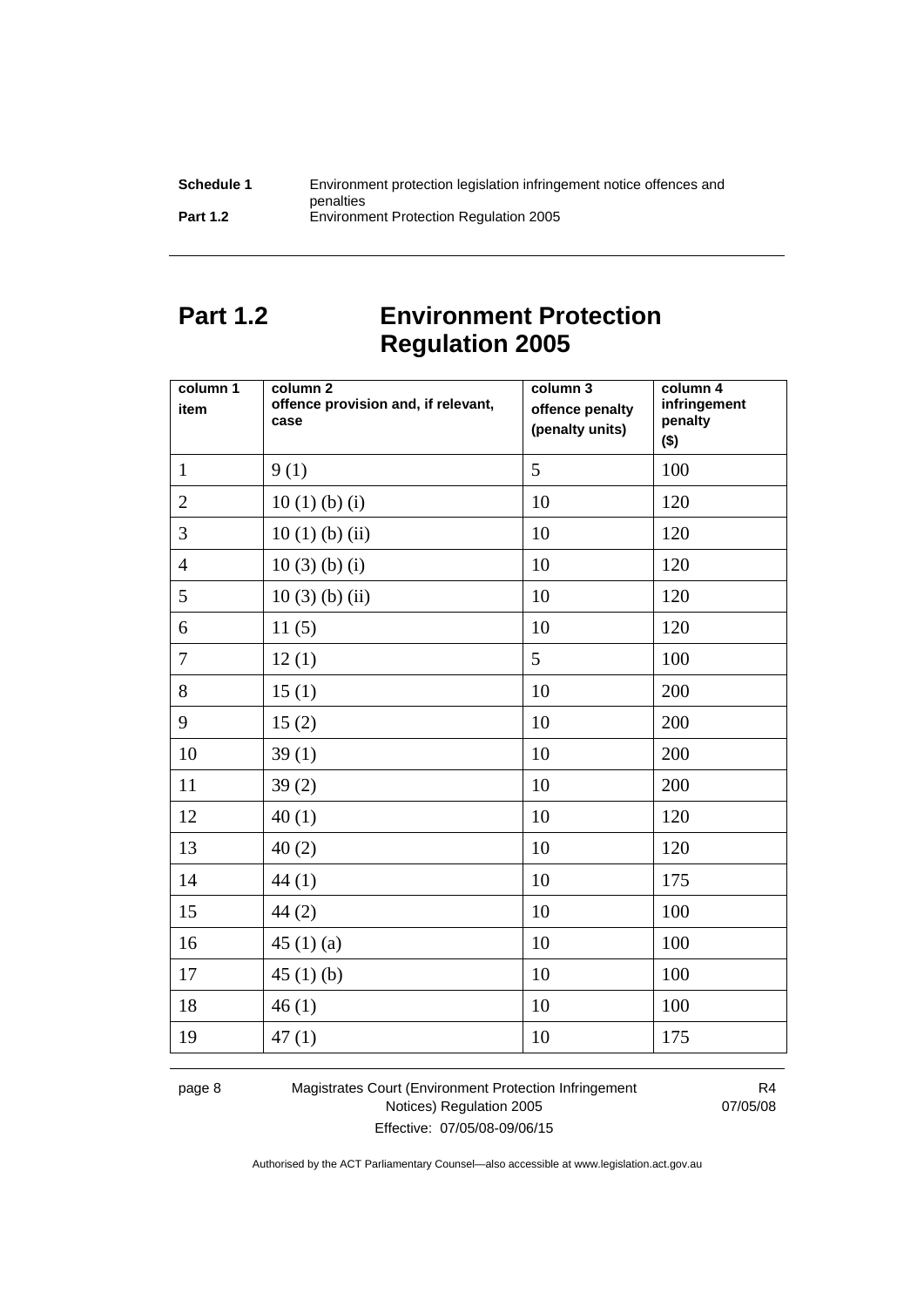| Schedule 1      | Environment protection legislation infringement notice offences and |
|-----------------|---------------------------------------------------------------------|
|                 | penalties                                                           |
| <b>Part 1.2</b> | <b>Environment Protection Regulation 2005</b>                       |

| column 1<br>item | column 2<br>offence provision and, if relevant,<br>case | column 3<br>offence penalty<br>(penalty units) | column 4<br>infringement<br>penalty<br>$($ \$) |
|------------------|---------------------------------------------------------|------------------------------------------------|------------------------------------------------|
| 20               | 47(2)                                                   | 10                                             | 175                                            |
| 21               | 48(2)                                                   | 10                                             | 100                                            |
| 22               | 49(2)                                                   | 10                                             | 100                                            |
| 23               | 50(1)                                                   | 10                                             | 200                                            |
| 24               | 55 $(2)$ $(a)$                                          | 10                                             | 100                                            |
| 25               | 55 $(2)$ $(b)$                                          | 10                                             | 100                                            |
| 26               | 58(1)                                                   | 10                                             | 100                                            |
| 27               | 58(2)                                                   | 10                                             | 100                                            |
| 28               | 59(1)                                                   | 10                                             | 100                                            |
| 29               | 59(2)                                                   | 10                                             | 100                                            |
| 30               | 60(1)                                                   | 5                                              | 100                                            |
| 31               | 60(2)                                                   | 5                                              | 100                                            |
| 32               | 61(1)                                                   | 10                                             | 100                                            |

R4 07/05/08 Magistrates Court (Environment Protection Infringement Notices) Regulation 2005 Effective: 07/05/08-09/06/15

page 9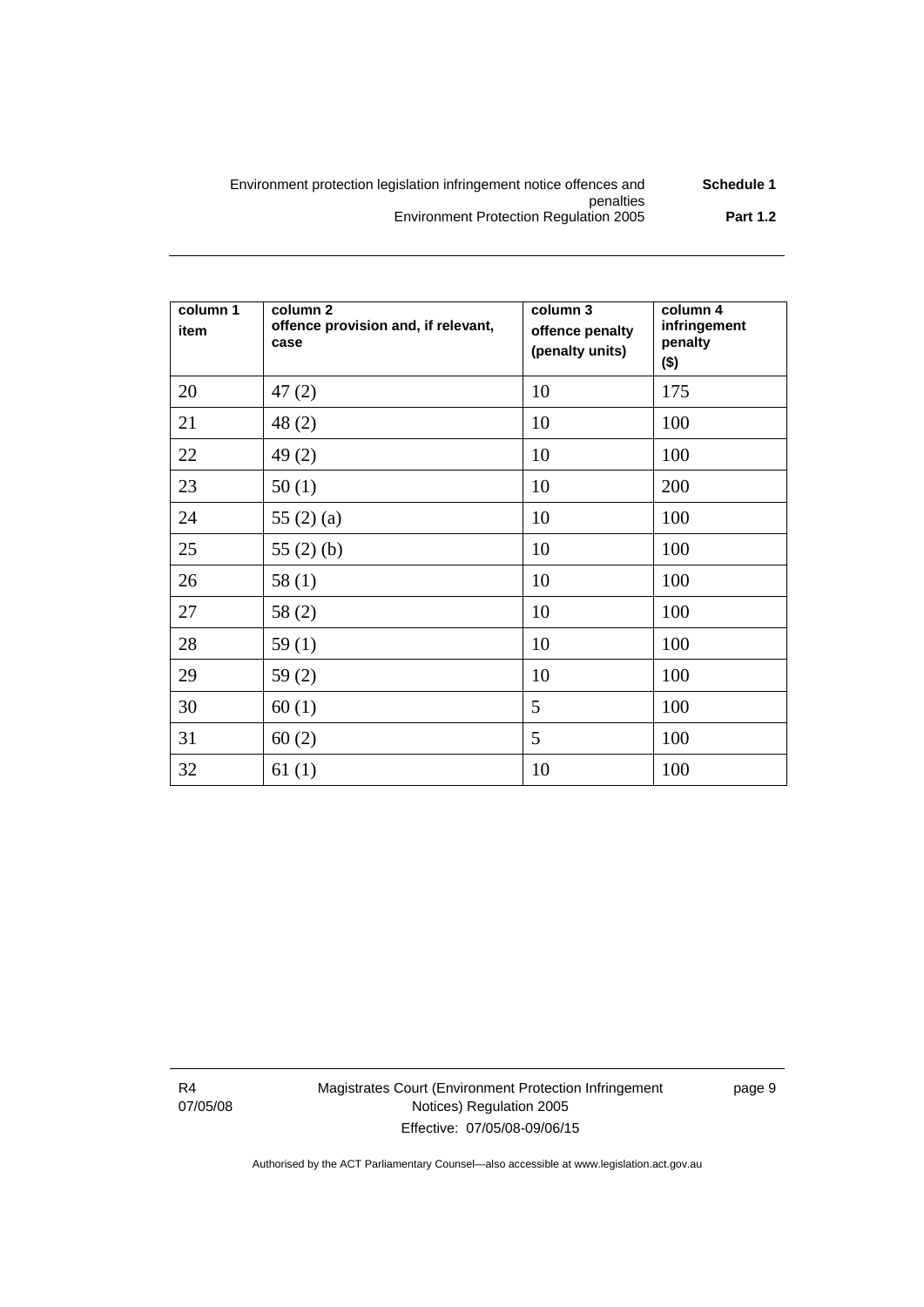**Dictionary** 

# <span id="page-13-0"></span>**Dictionary**

(see  $s$  4)

- *Note 1* The [Legislation Act](http://www.legislation.act.gov.au/a/2001-14) contains definitions and other provisions relevant to this regulation.
- *Note 2* For example, the [Legislation Act,](http://www.legislation.act.gov.au/a/2001-14) dict, pt 1, defines the following terms:
	- corporation
	- Corporations Act
	- environment protection authority
	- individual.
- *Note 3* Terms used in this regulation have the same meaning that they have in the *[Magistrates Court Act 1930](http://www.legislation.act.gov.au/a/1930-21)* (see [Legislation Act](http://www.legislation.act.gov.au/a/2001-14), s 148). For example, the following terms are defined in the *[Magistrates Court](http://www.legislation.act.gov.au/a/1930-21)  [Act 1930](http://www.legislation.act.gov.au/a/1930-21)*, dict:
	- administering authority
	- authorised person
	- infringement notice
	- infringement notice offence
	- reminder notice.

*authorised officer*—see the *[Environment Protection Act 1997](http://www.legislation.act.gov.au/a/1997-92)*, dictionary.

*environment protection legislation* means—

- (a) the *[Environment Protection Act 1997](http://www.legislation.act.gov.au/a/1997-92)*; and
- (b) the *[Environment Protection Regulation 2005](http://www.legislation.act.gov.au/sl/2005-38)*.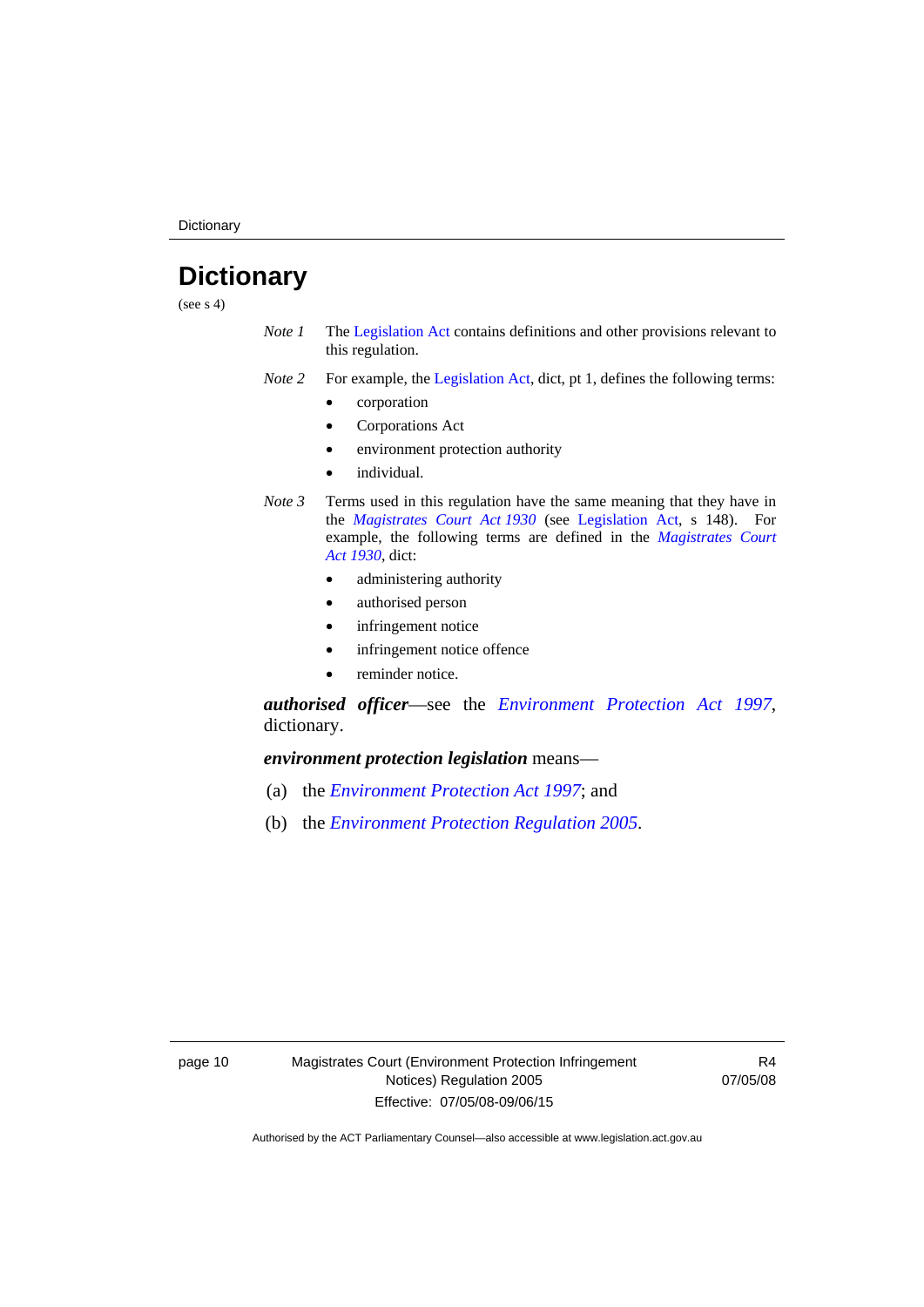### **Endnotes**

# <span id="page-14-0"></span>**Endnotes**

## **1 About the endnotes**

Amending and modifying laws are annotated in the legislation history and the amendment history. Current modifications are not included in the republished law but are set out in the endnotes.

Not all editorial amendments made under the *[Legislation Act 2001](http://www.legislation.act.gov.au/a/2001-14)*, part 11.3 are annotated in the amendment history. Full details of any amendments can be obtained from the Parliamentary Counsel's Office.

Uncommenced amending laws and expiries are listed in the legislation history and the amendment history. These details are underlined. Uncommenced provisions and amendments are not included in the republished law but are set out in the last endnote.

If all the provisions of the law have been renumbered, a table of renumbered provisions gives details of previous and current numbering.

The endnotes also include a table of earlier republications.

| $am = amended$                               | $ord = ordinance$                         |
|----------------------------------------------|-------------------------------------------|
| $amdt = amendment$                           | $orig = original$                         |
| $ch = chapter$                               | $par = paragraph/subparagraph$            |
| $def = definition$                           | $pres = present$                          |
| $dict = dictionary$                          | $prev = previous$                         |
| $disallowed = disallowed by the Legislative$ | $(\text{prev}) = \text{previously}$       |
| Assembly                                     | $pt = part$                               |
| $div = division$                             | $r = rule/subrule$                        |
| $exp = expires/expired$                      | $remum = renumbered$                      |
| $Gaz = gazette$                              | $reloc = relocated$                       |
| $hdg =$ heading                              | $R[X]$ = Republication No                 |
| $IA = Interpretation Act 1967$               | $RI = reissue$                            |
| $ins = inserted/added$                       | $s = section/subsection$                  |
| $LA =$ Legislation Act 2001                  | $sch = schedule$                          |
| $LR =$ legislation register                  | $sdiv = subdivision$                      |
| $LRA =$ Legislation (Republication) Act 1996 | $sub =$ substituted                       |
| $mod = modified/modification$                | $SL = Subordinate$ Law                    |
| $o = order$                                  | underlining = whole or part not commenced |
| $om = omitted/repealed$                      | or to be expired                          |
|                                              |                                           |

### <span id="page-14-2"></span>**2 Abbreviation key**

R4 07/05/08 Magistrates Court (Environment Protection Infringement Notices) Regulation 2005 Effective: 07/05/08-09/06/15

page 11

<span id="page-14-1"></span>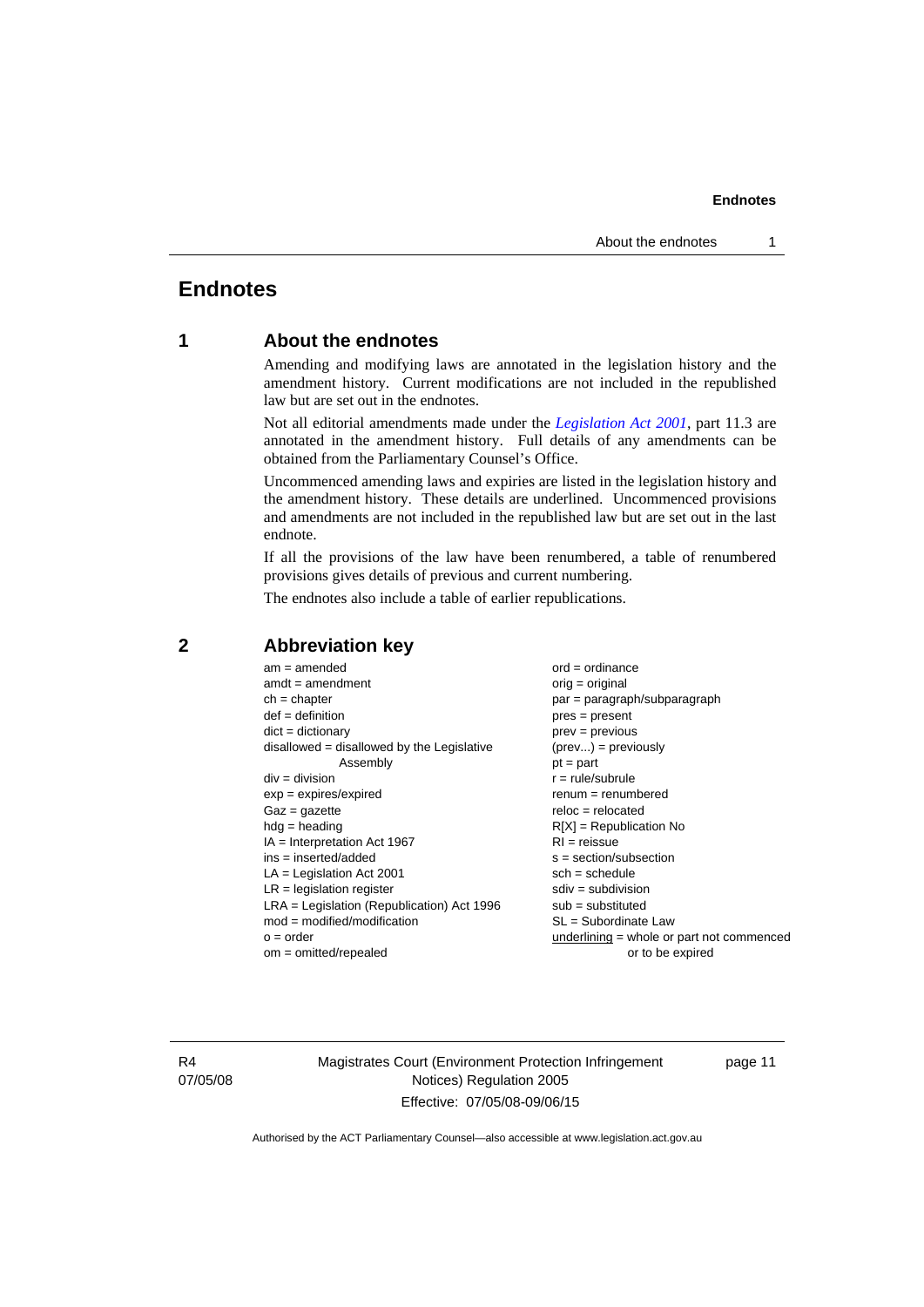#### **Endnotes**

| 3 | Legislation history |
|---|---------------------|
|---|---------------------|

### <span id="page-15-0"></span>**3 Legislation history**

### **Magistrates Court (Environment Protection Infringement Notices) Regulation 2005 SL2005-37**

notified LR 11 November 2005

s 1, s 2 commenced 11 November 2005 (LA s 75 (1)) remainder commenced 12 November 2005 (s 2 and see Statute Law [Amendment Act 2005](http://www.legislation.act.gov.au/a/2005-20) A2005-20, s 2 (2) and LA s 79)

as amended by

### **[Statute Law Amendment Act 2007](http://www.legislation.act.gov.au/a/2007-3) A2007-3 sch 3 pt 3.66**

notified LR 22 March 2007 s 1, s 2 taken to have commenced 1 July 2006 (LA s 75 (2)) sch 3 pt 3.66 commenced 12 April 2007 (s 2 (1))

### **[Environment Protection \(Fuel Sales Data\) Amendment Act 2007](http://www.legislation.act.gov.au/a/2007-17) A2007-17 pt 3**

notified LR 14 June 2007 s 1, s 2 commenced 14 June 2007 (LA s 75 (1)) pt 3 commenced 1 July 2007 (s 2)

### **[Justice and Community Safety Legislation Amendment Act 2008](http://www.legislation.act.gov.au/a/2008-7) A2008-7 sch 1 pt 1.13**

notified LR 16 April 2008 s 1, s 2 commenced 16 April 2008 (LA s 75 (1)) sch 1 pt 1.13 commenced 7 May 2008 (s 2)

### <span id="page-15-1"></span>**4 Amendment history**

| Commencement<br>s <sub>2</sub>                                                               | om LA s 89 (4)                                       |  |
|----------------------------------------------------------------------------------------------|------------------------------------------------------|--|
| <b>Dictionary</b><br>s <sub>4</sub>                                                          | am A2007-3 amdt 3.367                                |  |
| Expiry-sch 1, pt 1.1<br>$\sin 13$                                                            | om A2008-7 amdt 1.63                                 |  |
| <b>Environment Protection Act 1997</b><br>am A2007-17 s 6; items renum R3 LA<br>sch 1 pt 1.1 |                                                      |  |
| <b>Dictionary</b><br>dict                                                                    | def <i>authorised officer</i> sub A2007-3 amdt 3.368 |  |

### page 12 Magistrates Court (Environment Protection Infringement Notices) Regulation 2005 Effective: 07/05/08-09/06/15

R4 07/05/08